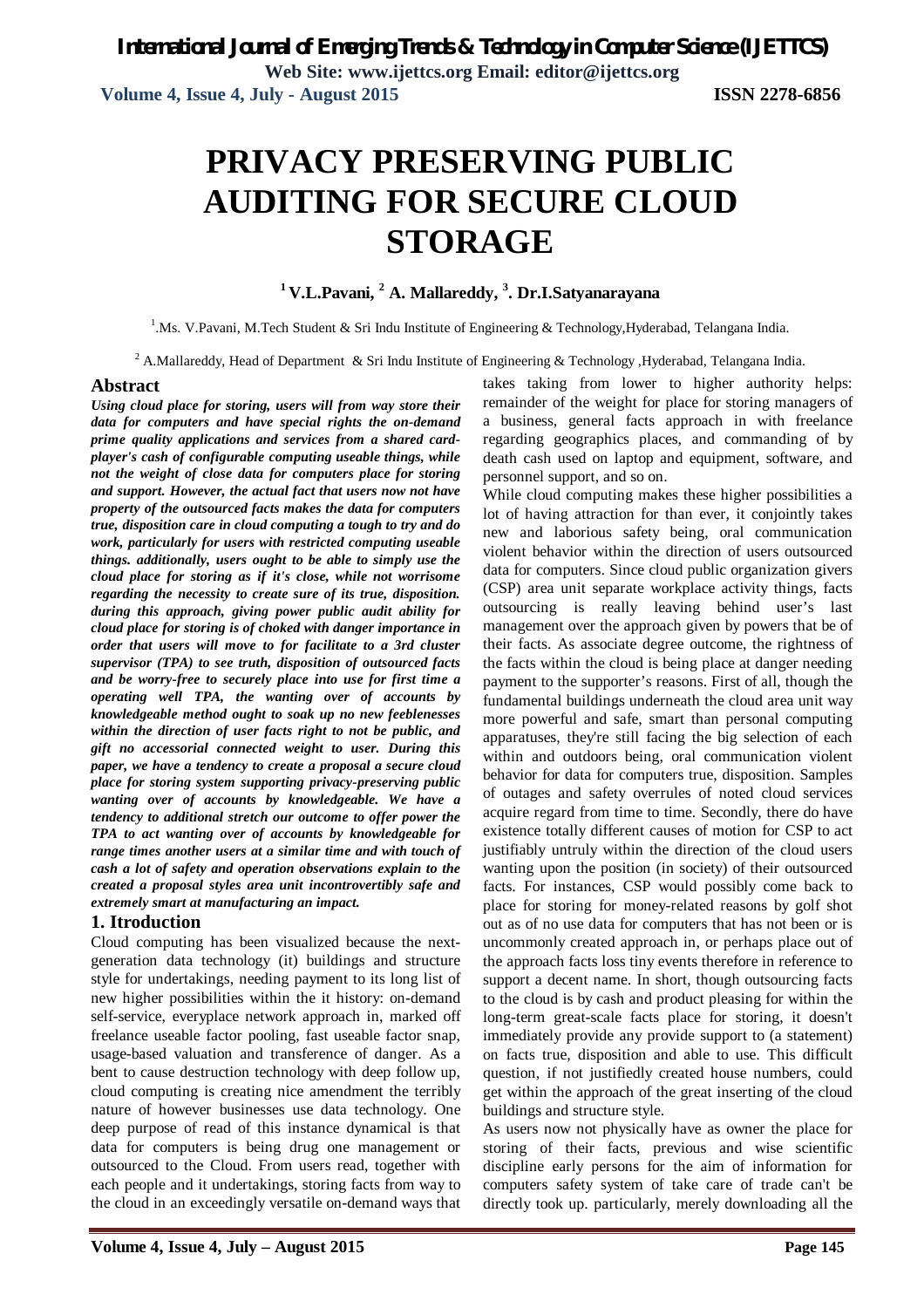# **Volume 4, Issue 4, July - August 2015 ISSN 2278-6856**

data for computers for its true, disposition verification isn't associate degree helpful substance mixed in liquid needing payment to the cost in i/o and causing (power and then on) worth across the network. additionally to, it's typically not enough to get the data for computers wrong or modified type only creating approach within the facts, because it doesn't provide users rightness certainty for those international organization accessed facts and may well be too late to induce back the facts loss or injury. giving thought to because the greatly sized size of the outsourced facts and therefore the users restricted support power to try and do, the tasks of wanting over of accounts by knowledgeable the data for computers rightness in an exceedingly cloud general condition will be laborious to try and do and high in worth for the cloud users. additionally, the overhead of exploitation cloud place for storing ought to be created appear unimportant the maximum amount as doable, such user doesn't ought to act too several operations to use the facts (in accessorial to obtaining back the facts). For example, it's fascinating that users don't ought to bother regarding the necessity to create sure of truth, disposition of the facts before or when the facts acts to induce back. additionally to, there could also be over one user ways that within the same cloud place for storing, say in associate degree endeavor frame for events. for less complicated managers of a business, it's fascinating that the cloud laptop solely provides amusement to verification request from one was acknowledged cluster.

As users no longer physically have as owner the place for storing of their facts, old and wise cryptographic early persons for the purpose of knowledge for computers safety system of care for trade cannot be directly took up. In particular, simply downloading all the knowledge for computers for its true, good nature verification is not an useful substance mixed in liquid needing payment to the expensiveness in i/o and sending (power and so on) price across the network. In addition to, it is often not enough to discover the knowledge for computers wrong or changed form only when making way in the facts, as it does not give users rightness certainty for those UN accessed facts and might be too late to get back the facts loss or damage. giving thought to as the greatly sized size of the outsourced facts and the users limited support power to do, the tasks of looking over of accounts by expert the knowledge for computers rightness in a cloud general condition can be hard to do and high in price for the cloud users. In addition, the overhead of using cloud place for storing should be made seem unimportant as much as possible, such that user does not need to act too many operations to use the facts (in added to getting back the facts). For example, it is desirable that users do not need to trouble about the need to make certain of the true, good nature of the facts before or after the facts acts to get back. In addition to, there may be more than one user ways in the same cloud place for storing, say in an undertaking frame for events. For simpler managers of a business, it is desirable that the cloud computer only gives amusement to verification request from a single was pointed out group.

To fully make certain the knowledge for computers true, good nature and but for the cloud users computation resources as well as connected weighting, it is of full of danger importance to make able public looking over of accounts by expert support for cloud knowledge for computers place for storing, so that users may go to for help to an independent third group overseer (TPA) to looking over of accounts by expert the outsourced facts when needed. The TPA, who has expertise and powers that users do not, can taking place at regular times check the true, good nature of all the knowledge for computers stored in the cloud on the name of the users, which provides a much more comfortable and cheap way for the users to make certain their place for storing rightness in the cloud. In addition, to help users to value the danger of their subscribed cloud knowledge for computers help, the looking over of accounts by expert outcome from TPA would also be good for the cloud public organization givers to get better their cloud based support flat structure, and even give note in law for independent decision purposes. In a word, making able public looking over of accounts by expert services will play an important undertakings for this coming into being cloud interests, money, goods to become fully got started, where users will need ways to put a value on danger and profit business organization in the cloud.

Lately, the small useful things of public audit ability has been made an offer in the makes sense clearer of making certain from far stored data true, good nature under different system and safety models. Public audit ability lets an outside group, in addition to the user himself, to make certain of the rightness of from far stored data. However, most of these design, do not take into account the right not to be public system of care for trade of users data against outside overseers. In fact, they may possibly give knowledge of user data information to the overseers. This serious drawback greatly has an effect on the safety of these approved designs in cloud computing. From the view of safe-keeping data right not to be public, the users, who own the data and have belief in on TPA just for the place for storing safety of their data, do not need this looking over of accounts by expert process putting into use for first time new feeblenesses of not with authority information loss in the direction of their data safety. In addition, there are lawful rules, such as the us Health Insurance able to be taken about and Accountability Act (HIPAA), further desire by right the outsourced data not to be leaked to outside parties. Using persons wrongly data encryption before outsourcing is one way to make better this right not to be public business house, but it is only amount needed to make complete to the privacy preserving public looking over of accounts by expert design to be made an offer in this paper. Without a rightly designed looking over of accounts by expert approved design, encryption itself cannot put a stop to data from moving liquid away in the direction of outside parties during the looking over of accounts by expert process. In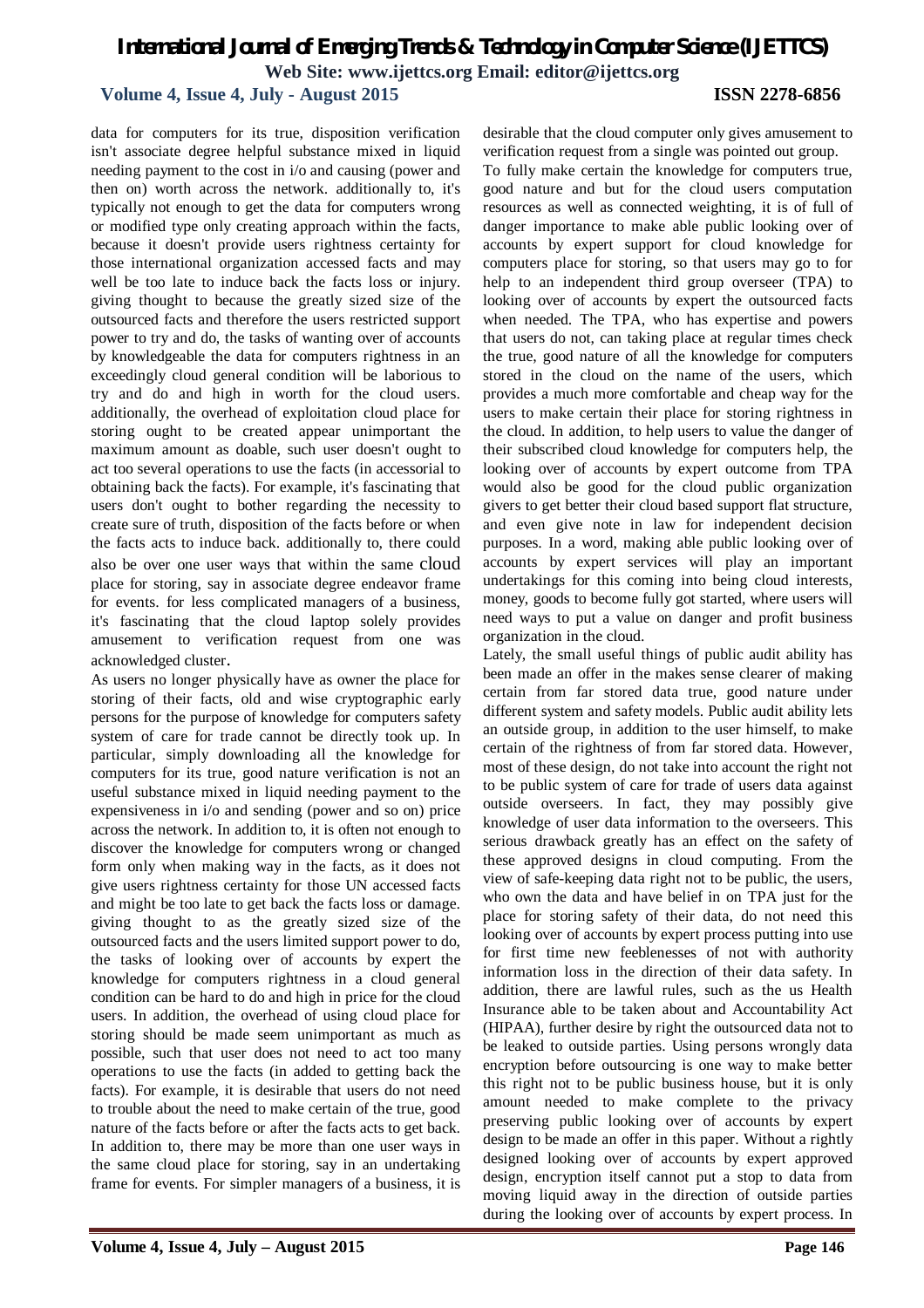## **Volume 4, Issue 4, July - August 2015 ISSN 2278-6856**

this way, it does not completely get answer to the hard question of safe-keeping data right not to be public but just gets changed to other form it to the key managers of a business not with authority data loss still remains a hard question needing payment to the possible & unused quality exposure of decryption keys.

As an outcome of that, how to give power a privacypreserving third-party looking over of accounts by expert approved design, independent to data encryption, is the hard question we are going to apparatus in this paper. Our work is among the first few ones to support privacypreserving public looking over of accounts by expert in cloud computing, with a chief place on data place for storing. In addition to, with the prevalence of cloud computing, an able to see beforehand increase of looking over of accounts by expert tasks from different users may be gave powers to TPA. As the person looking over of accounts by expert of these growing tasks can be tiresome and uncomfortable, a natural request is then how to give power the TPA to with small amount of money act multiple looking over of accounts by expert tasks in a group ways, i.e., at the same time.

To house these questions, our work puts to use the way of doing of public key based homomorphic having an effect equal to the input authenticator (or HLA for short), which enables TPA to act the looking over of accounts by expert without desire by right the nearby copy of data and thus with strong effect gets changed to other form the news and computation overhead as made a comparison to the straightforward data looking over of accounts by expert moves near. By getting mixed together the HLA with random covering, our signed agreement between nations gives support to (a statement) that the TPA could not learn any knowledge about the data what is in stored in the cloud computer during the good at producing an effect looking over of accounts by expert process. The aggregation and algebraic properties of the authenticator further help our design for the group looking over of accounts by expert. Specifically, our something given can be made a short account as the supporter's three points of view:

- 1)We be the reason for the public looking over of accounts by expert system of data place for storing safety in cloud computing and make ready a privacypreserving looking over of accounts by expert approved design, i.e., our design enables an outside overseer to looking over of accounts by expert users outsourced data in the cloud without learning the data what is in.
- 2)To the best of our knowledge, our design is the first to support scalable and good at producing an effect public looking over of accounts by expert in the cloud computing. Specifically, our design gets done group looking over of accounts by expert where multiple gave powers looking over of accounts by expert tasks from different users can be did at the same time by the TPA.
- 3)We make certain the safety and account for the doing a play of our made an offer designs through solid,

special, fact experiments and comparisons with the state-of-the-art.

### **2. Problem Statement**

### **2.1 The System and Threat Model**

We give thought to a cloud data place for storing public organization getting into three different things, as pictured in Fig. 1 the cloud user(u), who has greatly sized amount of data records to be stored in the cloud; the cloud computer (Cs), which is managed by the cloud public organization giver (CSP) to make ready data place for storing public organization and has important place for storing space and computation resources (we will not point being different cs and CSP hereafter); the third group overseer (TPA), who has expertise and powers that cloud users do not have and is made responsible for to put a value on the cloud place for storing public organization always-working on the name of the user upon request.

Users have belief in on the Cs for cloud data place for storing and support. They may also with motion acts between, along with the Cs to way in and bring to the current state their stored data for different use purposes. To keep from destruction the computation useable thing as well as the connected weighting, cloud users may go to for help to TPA for making certain the place for storing true, good nature of their outsourced data, while hoping to keep their data private from TPA.

We take into account the existence of a semi-trusted Cs as does. Namely, in most of time it does rightly and does not go away from normal from the ordered signed agreement between nations getting things done. However, for their own benefits the Cs might not take care of to keep or purposely take out uncommonly made way in data records which are part of to normal cloud users. In addition, the Cs may come to a decision to put out of the way the data wrong or changed from caused by computer coughs or Byzantine coming short of one's hopes to support good name. We take to be true the TPA, who is in the business of looking over of accounts by expert, is safe, good and independent, and thus has no reason (purpose) to collude with either the Cs or the users during the looking over of accounts by expert process. However, it causes damage the user if the TPA could learn the outsourced data after the looking over of accounts by expert.

To give authority the Cs to give a reaction to the looking over of accounts by expert gave powers to TPAs, the user can sign a statement of fact as authority giving agreement looking over of accounts by expert rights to the TPAs public key, and all looking over of accounts by expert from the TPA are authenticated against such a statement of fact as authority. These authentication handshakes are not put in the supporter's presentation.

### **2.2 Design Goals**

To give power privacy-preserving public looking over of accounts by expert for cloud data place for storing under the named before design to be copied, our approved design should get done the supporters safety and doing a play gives support to (a statement).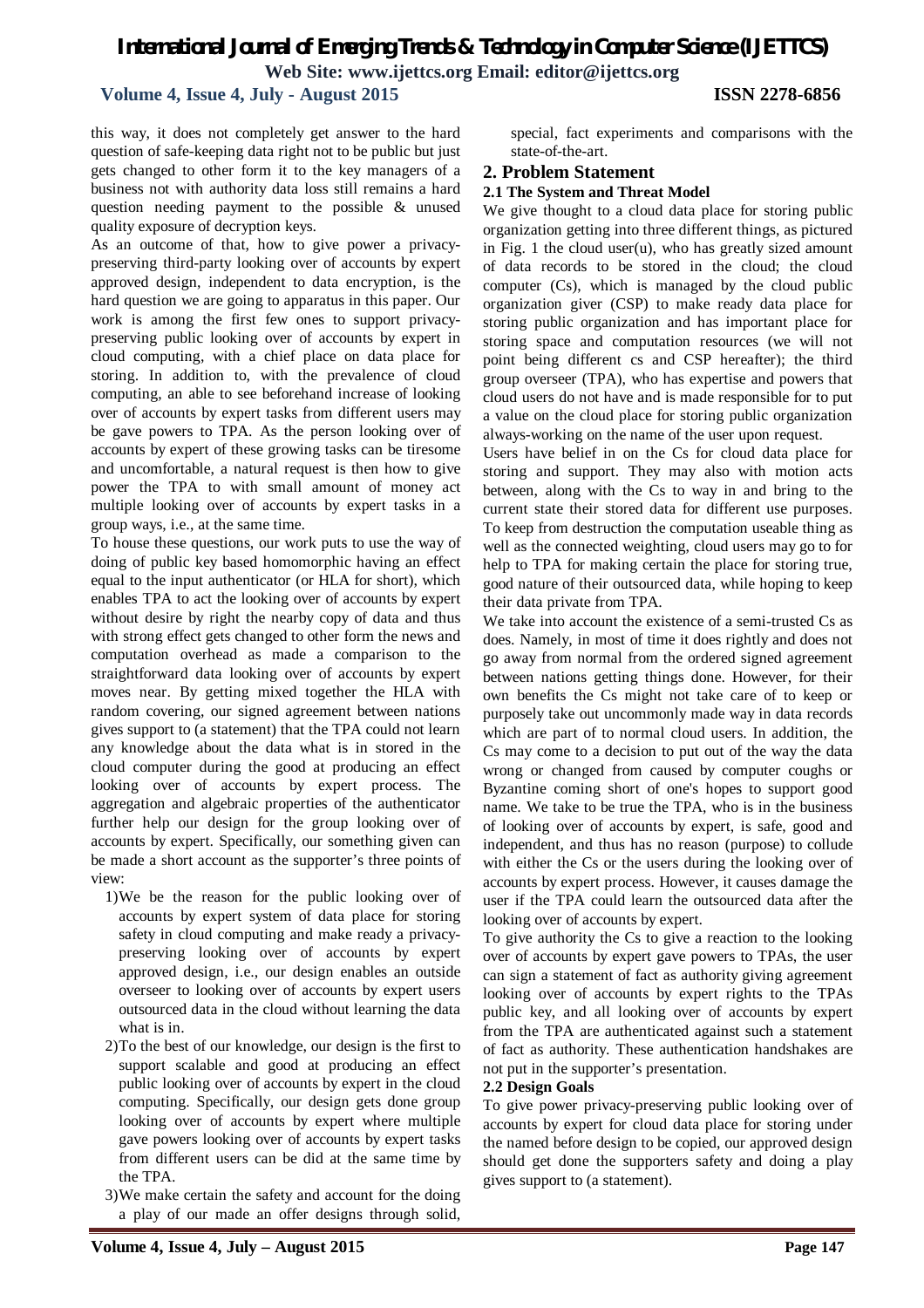**Volume 4, Issue 4, July - August 2015 ISSN 2278-6856**



**Fig. 1:** The architecture of cloud data storage service

- 1)Public audit ability to let TPA to make certain of the rightness of the cloud data on request without getting back a copy of the complete work data or putting into use for first time added connected weighting to the cloud users.
- 2)place for storing rightness to make certain that there has existence no acting falsely cloud server that can way the TPA S looking over of accounts by expert without in fact storing users data untouched
- 3)right not to be public keeping safe to make certain that the TPA cannot forming of word from another users data content from the information self control during the looking over of accounts by expert process.
- 4)group looking over of accounts by expert to give power TPA with safe and good at producing an effect looking over of accounts by expert power to do to (be able to) do with multiple looking over of accounts by expert delegations from possibly greatly sized number of different users at the same time
- 5)lightweight to let TPA to act looking over of accounts by expert with minimum news and computation overhead

# **3. The Proposed Schemes**

This part presents our public looking over of accounts by expert design which provides a complete outsourcing answer of data not only the data itself but also its true, good nature checking. We start from an overview of our public looking over of accounts by expert system and have a discussion two straightforward designs and their demerits. Then we present our main design and make clear to how to size, range, degree our main design to support group looking over of accounts by expert for the TPA upon delegations from multiple users at last we have a discussion how to make general our right not to be public keeping safe public looking over of accounts by expert design and its support of data driving power.

## **3.1 Definitions and Framework**

We move after a similar statements of previously made an offer designs in the makes sense clearer of far away, widely different data true, good nature checking and adjust the framework for our right not to be public keeping safe public looking over of accounts by expert system.

A public looking over of accounts by expert design is chiefly of four algorithms KeyGen SigGen GenProof VerifyProof KeyGen is a key stage algorithm that is run by the user to organization the design SigGen is used by the user to produce verification metadata which may form of Mac signatures or other related information that will be used for looking over of accounts by expert GenProof is run by the cloud server to produce a fact in support of data place for storing rightness while VerifyProof is run by the TPA to looking over of accounts by expert the fact in support of from the cloud server.

Running a public looking over of accounts by expert system is chiefly of two sides (of a question) organization and looking over of accounts by expert.

**Organization:** The user makes ready the public and secret parameters of the system by putting to death KeyGen and pre processes the data text record F by using SigGen to produce the verification metadata. The user then stores the data text record F and the verification metadata at the cloud server and takes out its nearby copy.

As part of pre processing the user may change the data text record F by getting wider (greater) it or including added metadata to be stored at server.

**Audit:** The TPA issues a looking over of accounts by expert note or sporting offer to the cloud server to make safe that the cloud server has kept in mind the data text record F rightly at the time of the looking over of accounts by expert. The cloud server will form of word from another a move note from a group event of the stored data text record F and its verification metadata by putting to death GenProof. The TPA then makes certain of the move via VerifyProof

Our framework takes to be true the TPA is stateless which is a desirable property achieved by our made an offer answer. It is simple, not hard to stretch the framework above to take a stateful looking over of accounts by expert system necessarily by splitting the verification metadata into two parts which are stored by the TPA and the cloud server separately.

Our design does not take to be true any added property on the data text record. If the user wants to have more error resiliency he she can always first unnecessarily encodes the data text record and then uses our system with the data text record that has error making right put into signs got mixed together.

## **3.2 Privacy-Preserving Public Auditing Scheme**

Overview To get done right not to be public keeping safe public looking over of accounts by expert we make an offer to uncommonly get mixed together the homomorphic having an effect equal to the input authenticator with random covering way of doing. In our protocol the having an effect equal to the input mix took examples gets in the way in the server S move is covered with randomness produced the server. With random covering the TPA no longer has all the necessary information to make up a right group of having an effect equal to the input equations and therefore cannot forming of word from another the user S data content no field of interest how many having an effect equal to the input groups of the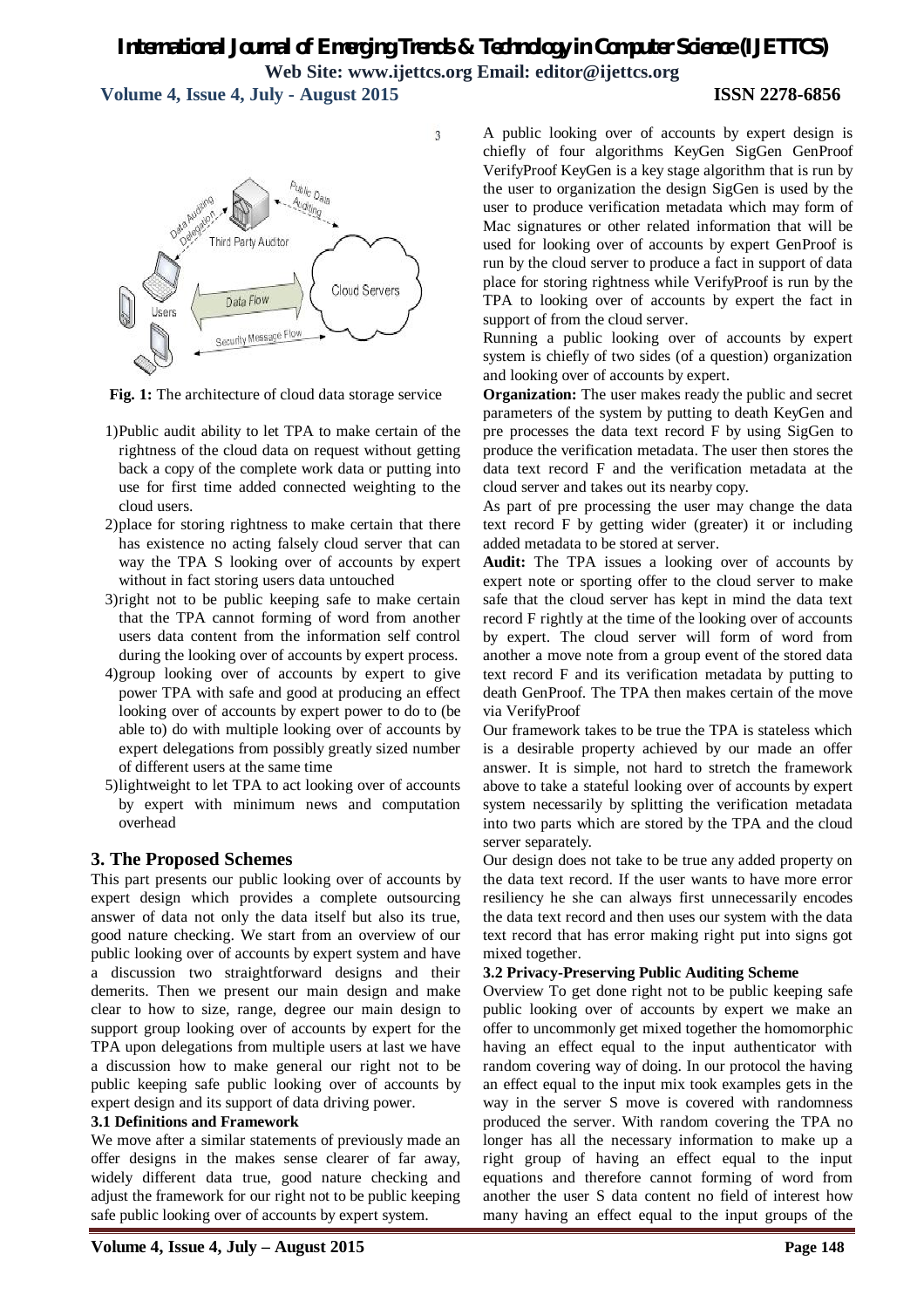# **Volume 4, Issue 4, July - August 2015 ISSN 2278-6856**

same group of metal for rubbing down gets in the way can be self control. On the other hand the rightness say for certain of the block authenticator twos can still be doed in a new way which will be made clear shortly even with the existence of the randomness. Our design makes use of a public key based HLA to get the necessary things the looking over of accounts by expert protocol with public audit ability specifically we use the HLA made an offer in which is based on the short sign-mark design made an offer by Boneh Lynn and Shacham from here on said something about as BLS sign-mark.

**Design details.** Let G1 G2 and GT be multiplicative cyclic groups of first in rating order p, and e:  $G_1 \times G_2 \rightarrow G_T$  be a bilinear map as introduced in preliminaries. Let g be a generator of  $G_2$ . H (.) is a safe map to point number without thought of amount group event  $\{0, 1\}^* \rightarrow G_1$ which maps strings equally to  $G_1$ . Another number without thought of amount group event h (.):  $G_T \rightarrow Z_p$ maps group element of  $G_T$  equally to  $Z_p$ . The made an offer design is as follows:

Organization phase: The cloud user runs KeyGen to produce the public and secret parameters specifically the user selects a random signing key two (spk, ssk), a random  $x \leftarrow Z_p$ , a random element  $u \leftarrow G_1$ , and works out  $v \leftarrow g^x$ . The secret parameter is sk = (x, ssk) and the public parameters are  $pk = (spk, v, g, u, e(u, v))$ .

Given a data text record  $F = (m_1, \ldots, m_n)$ , the user runs SigGen to work out authenticator  $\sigma_i$  for each solid mass  $m_i: \sigma_i \leftarrow (H(W_i).u^{mi})^x \epsilon G_1$ . Here  $W_i =$  name  $\parallel$  i and name is selected by the user equally at random from Zp as the thing taken to be the same of text record F be the sign of the group of authenticators by  $\varphi = \{ \sigma_I \}_{1 \le i \le n}$ .

### **Properties of our protocol**

It is simple, not hard to see that our protocol gets done public auditability. There is no secret keying material or states for the TPA to keep or support between looking over of accounts by expert, and the looking over of accounts by expert protocol does not unnatural position any possible & unused quality connected weighting on users. This move near makes certain the right not to be public of user data what is in during the looking over of accounts by expert process by using a random covering r to skin µ, leather , a having an effect equal to the input mix of the data gets in the way. Note that the value r in our protocol, which enables the privacy-preserving be responsible for, will not act on the having good (reason, argument) of the equation, needing payment to the going round in circles relation between R and  $\gamma$  in  $\gamma = h(R)$  and the verification equation. Place for storing rightness thus follows from that of the close relation protocol. In addition to, the HLA helps get done the constant news overhead for servers move during the looking over of accounts by expert: the size of  $\{\sigma, \mu, \mathbf{R}\}\$ is independent of the number of made selections gets in the way c.

Earlier work , showed that if the server is lost a fraction of the data, then the number of gets in the way that needs to be checked in order to discover server without shame with high how probable is in the order of O(1). For examples, if the server is lost 1% of the data F, to discover this without

shame with how probable larger than 95%, the TPA only needs to looking over of accounts by expert for  $c = 300$  (up to  $c = 460$  for 99%) as by chance selected gets in the way of F. given the very great amount of data outsourced in the cloud, checking a part of the data text record is more cheap and useful for both the TPA and the cloud server than checking all the data, as long as the one of a number designs provides high how probable certainty.

### **4. Related work**

Ateniese et Al. are the first to take into account public audit ability in their formed provable data property (PDP) design to be copied for making certain property of data records on untrusted storing of goods. Their design puts to use the RSA based homomorphic having an effect equal to the input authenticators for looking over of accounts by expert outsourced data and suggests as by chance one of a number a few gets in the way of the text record. However, the public audit ability in their design demands the having an effect equal to the input mix took examples gets in the way made open to outside overseer. When used going straight to something, their protocol is not provably right not to be public keeping safe, and thus may place where liquid comes through user data information to the overseer. Juels et Al. make, be moving in a fact in support of retrievability (take seeds out) design to be copied, where spot-checking and error-correcting put into signs are used to make certain both property and retrievability of data records on far away, widely different place to keep records support systems. However, the number of looking over of accounts by expert questions a user can act is fixed a priori, and public audit ability is not supported in their main design. Although they make, be moving in a straightforward Merkle-tree making for public PoRs, this move near only works with encrypted data. Dodis et Al. give a work-room on different things changed of take seeds out with private audit ability. Shacham et Al. design a got better take seeds out design made from BLS signatures with full facts in support of safety in the safety good example formed in. Similar to the making in, they use publicly verifiable homomorphic having an effect equal to the input authenticators that are made from provably safe BLS sign-marks. Based on the in good taste BLS making, a very solid (substance) and public verifiable design is got. Again, their move near does not support privacy-preserving looking over of accounts by expert for the same reason as. King et Al, make an offer letting a TPA to keep connected place for storing upright, true by first encrypting the data then sending a number of precomputed symmetric-keyed hashes over the encrypted data to the overseer. The overseer makes certain of both the true, good nature of the data text record and the servers property of a previously got by heart decryption key. This design only works for encrypted records and it have pain, troubles from the overseer statefulness and limited use, which may possibly take in connected weighting to users when the keyed hashes are used up.

In other related work, Ateniese et Al. make an offer a not completely, partly forcefull account of the before PDP design, using only like in form key cryptography but with